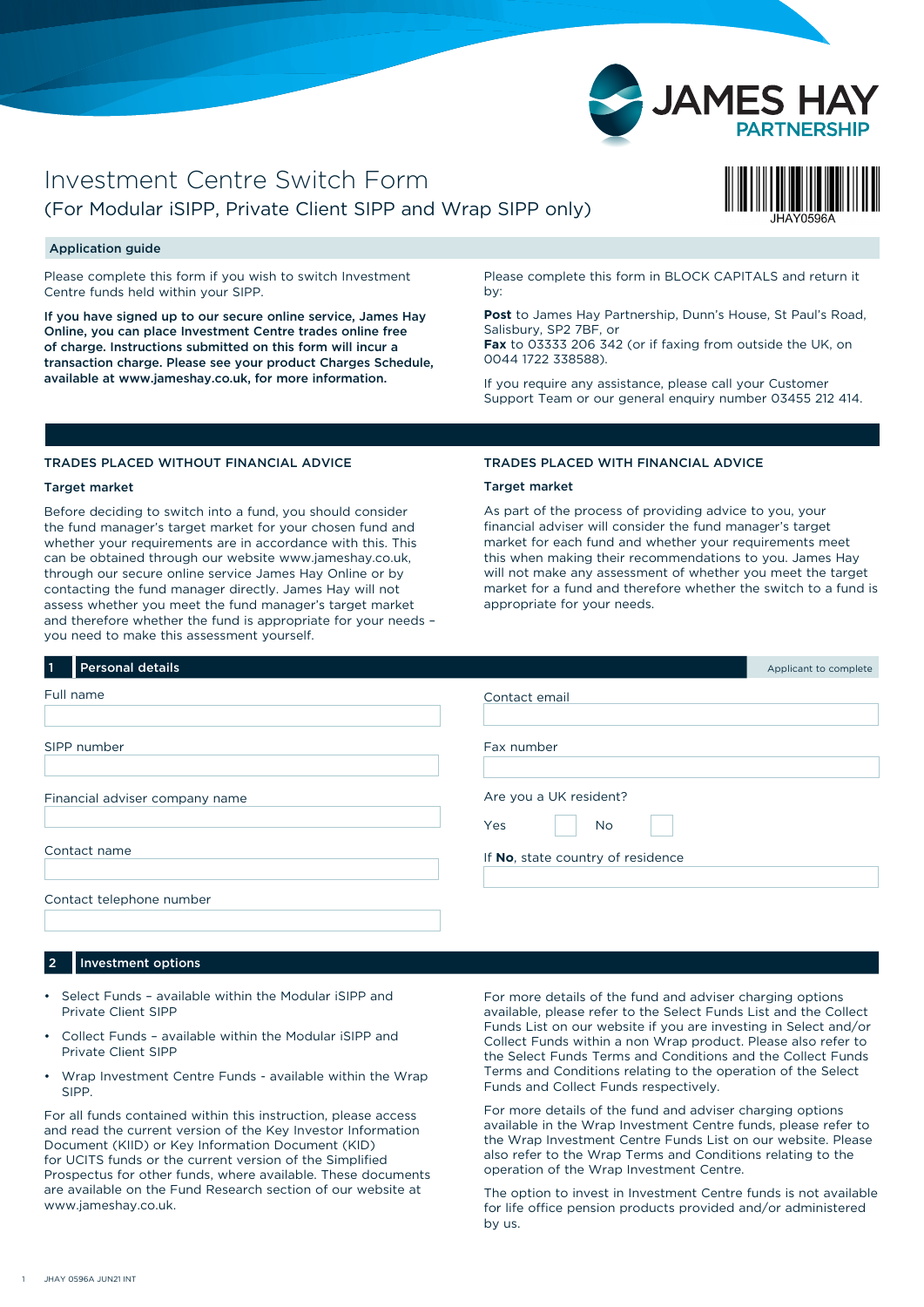Please provide the full details of each Investment Centre fund you wish to switch from and to. All Investment Centre switches are processed as a sale and then a purchase.

#### SELL INVESTMENT CENTRE FUNDS

| Wrap, Select or<br>Collect fund | Fund provider | Fund name | ISIN code <sup>1</sup> | Encash total<br>holding of fund? (please<br>tick if YES) | If NO -<br>Cash amount (£) OR Number of units |  |
|---------------------------------|---------------|-----------|------------------------|----------------------------------------------------------|-----------------------------------------------|--|
|                                 |               |           |                        |                                                          |                                               |  |
|                                 |               |           |                        |                                                          |                                               |  |
|                                 |               |           |                        |                                                          |                                               |  |
|                                 |               |           |                        |                                                          |                                               |  |
|                                 |               |           |                        |                                                          |                                               |  |
|                                 |               |           |                        |                                                          |                                               |  |
|                                 |               |           |                        |                                                          |                                               |  |
|                                 |               |           |                        |                                                          |                                               |  |
|                                 |               |           |                        |                                                          |                                               |  |
|                                 |               |           |                        | $T$ otal amount to be sold (if annisable)                |                                               |  |

Total amount to be sold (if applicable)  $\;\mid$  £

#### BUY INVESTMENT CENTRE FUNDS

| Wrap, Select or<br>Collect fund | Fund provider | Fund name | ISIN code <sup>1</sup> | Accumulation/Income <sup>2</sup><br>(please state A or I) | Percentage<br>breakdown % <sup>3</sup> | Initial adviser charge<br>$% ^{4}$ |
|---------------------------------|---------------|-----------|------------------------|-----------------------------------------------------------|----------------------------------------|------------------------------------|
|                                 |               |           |                        |                                                           |                                        |                                    |
|                                 |               |           |                        |                                                           |                                        |                                    |
|                                 |               |           |                        |                                                           |                                        |                                    |
|                                 |               |           |                        |                                                           |                                        |                                    |
|                                 |               |           |                        |                                                           |                                        |                                    |
|                                 |               |           |                        |                                                           |                                        |                                    |
|                                 |               |           |                        |                                                           |                                        |                                    |

<sup>1</sup> The ISIN code can be found on the Wrap Investment Centre Funds List or SIPP Select and Collect Funds Lists available at [www.jameshay.co.uk.](http://www.jameshay.co.uk)

<sup>2</sup> If no preference has been made to share/unit class, we will not be able to proceed with the instruction, and your request will be delayed.

<sup>3</sup> This must total 100%. The minimum investment into each fund is £1. (Note: This could vary subject to the fund manager's minimum).

⁴ The maximum initial adviser charge is 5% including VAT. Any initial adviser charge must be withing the maximum amount agreed by the client, as communicated to us on the Adviser Charges Form. We will not be able to pay any initial adviser charge without such client authority. Any recurring adviser charge is paid at the product level. Recurring adviser charges are not available at the fund level.

PLEASE NOTE: It is not possible to switch between different fund ranges e.g. Wrap to Select or Collect.